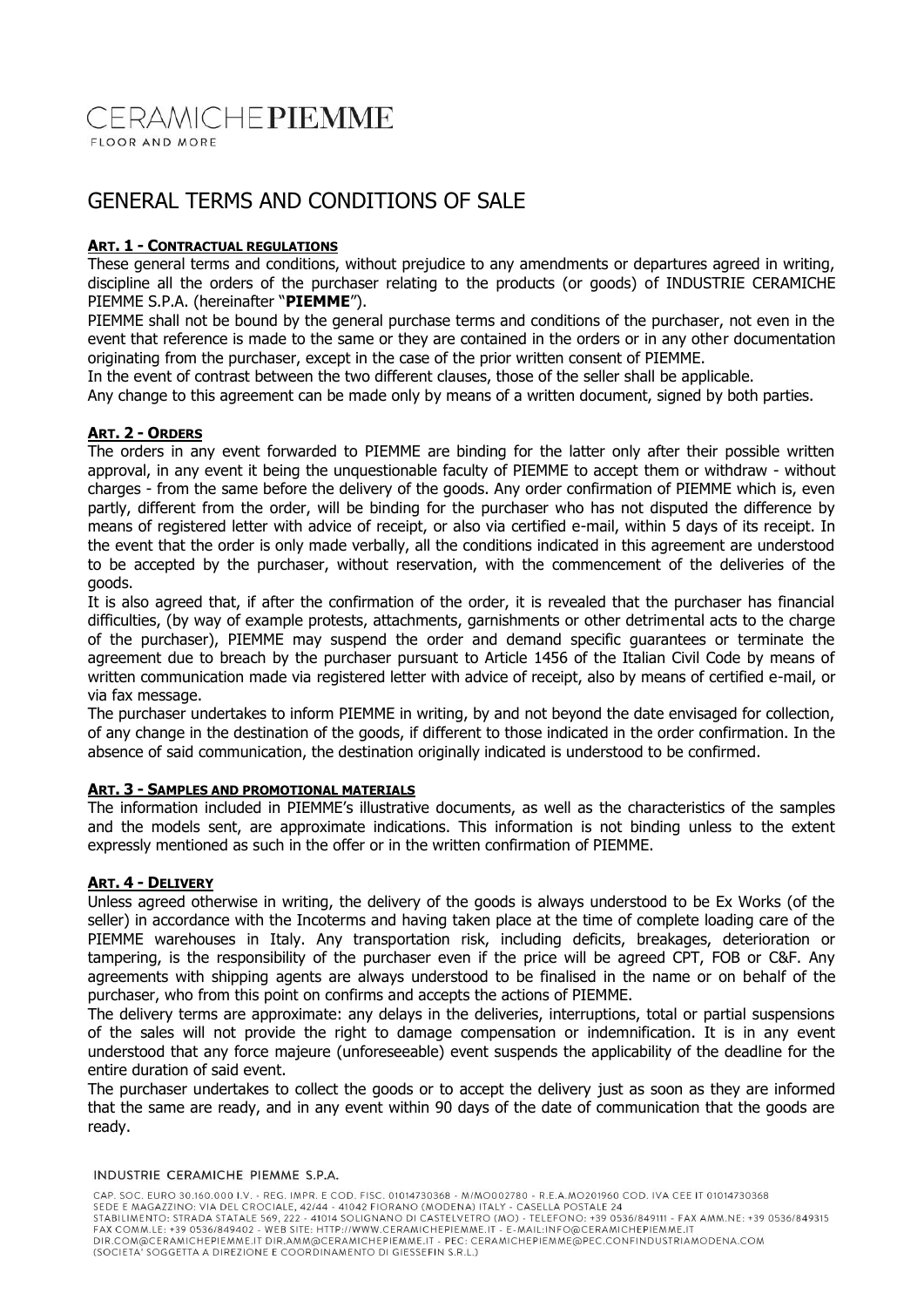# **CERAMICHEPIEMME**

FLOOR AND MORE

In the event of failure to collect within the afore-mentioned period, the order will be considered to be cancelled, without prejudice to PIEMME's right to withhold the sum already received, by way of penalty. Any guarantee, liability or risk to the charge of PIEMME in relation to the goods on hold for the afore-mentioned period is expressly excluded.

The acceptance, without express reservation, by the purchaser of products not compliant in terms of type or quantity, or at conditions differing from those contained in the request made by said purchaser, implies acceptance, by the latter, of the delivery and the conditions proposed by the seller. The afore-mentioned reservations (even if formulated under the form of specifications or adjustments of the supply conditions) will not be effective if they have not been formulated by the purchaser in writing, immediately and in any event by the imperative and essential deadline of 8 days as from receipt of the goods.

If the Incoterms regulation agreed between the parties envisages that the purchaser must see to the transportation of the goods outside Italy:

**a)** in the event of transfer within the EU, the purchaser - within 45 days of receipt of the goods care of its warehouse - will have to send PIEMME the original or a copy of the CMR international transportation document or another transportation document, signed at the destination by the Purchaser or, in the absence of a CMR, a goods receipt declaration;

**b**) in the event of transfer outside the EU, the purchaser undertakes to:

i) present the export customs declaration (DAU-EX and DAE) and carry out the verification of the MRN (Movement Reference Number) care of the customs of the EU area the goods exit, within 90 days of the date of delivery in Italy of said goods;

ii) send PIEMME, within 90 days of the date of delivery, the documents proving the export of the goods (export declaration DAU-EX, DAE and export notification);

iii) promptly confirm in writing to PIEMME the execution of the afore-mentioned formalities and provide the same with any additional documentation proving the execution of the afore-mentioned formalities and the exit of the goods from the area of the European Union.

In the event of breach by the purchaser of the matters agreed above, PIEMME shall have the right to immediately charge the purchaser the Value Added Tax relating to the delivery and associated with the lack of proof of the transportation of the goods to another member nation of the European Community or the non-verification of the exporting. In any event, the purchaser will keep PIEMME indemnified and unharmed in relation to the payment of all that which is possibly owed by said PIEMME vis-à-vis the Tax Authorities, by way of fines and interest or for other purposes, in connection with the delivery and lack of proof of the transportation of the goods to another member nation of the European Community or the non-verification of the exporting.

### **ART. 5 - DISPUTES**

The warranty of the goods is limited to just prime ceramic material, with a tolerance of 5%; any warranty is expressly excluded for all the secondary quality goods, sub-rate goods or stock. The disputes regarding obvious faults are only effective when they are notified before the installation of the ceramic material. The differences in tone cannot be declared as a fault of the material. The colour tones of the samples and the reproductions must be considered to be merely indicative and not strictly binding for the delivery. Any complaints with regard to the quality and the type of material will have to be sent to PIEMME by means of registered letter with advice of receipt, also via certified e-mail, addressed directly to our "Logistics, Quality and Post-Sales Service Unit", within 15 days of delivery, or in the event of hidden defects within 8 days of their discovery. The action lapses, in any event, one year after delivery.

The purchaser undertakes to keep the disputed batches available so as to permit the control of the reported defects. In any event, it is confirmed that the installation of the material exonerates PIEMME from any liability. For no reason may the Purchaser return the ceramic material without the express prior written consent of PIEMME. Any quality faults or defects affecting the goods, if they are reported by the deadlines and ascertained or acknowledged, merely give the right to the replacement of the faulty materials provided that the disputed goods are returned in advance and upon written authorisation of the return transaction, thus any termination of the agreement and any damage compensation being absolutely waived and

#### INDUSTRIE CERAMICHE PIEMME S.P.A.

CAP. SOC. EURO 30.160.000 I.V. - REG. IMPR. E COD. FISC. 01014730368 - M/MO002780 - R.E.A.MO201960 COD. IVA CEE IT 01014730368 CAP. SOC. EURO 30.160.000 I.V. - REG. IMPRI. E COU. FISC. 01014730368 - M/MO002/380 - R.E.A.MOSZONE 24<br>STEDE E MAGAZZINO: VIA DEL CROCIALE, 42/44 - 41042 FIORANO (MODENA) ITALY - CASELLA POSTALE 24<br>STABILIMENTO: STRADA STA (SOCIETA' SOGGETTA A DIREZIONE E COORDINAMENTO DI GIESSEFIN S.R.L.)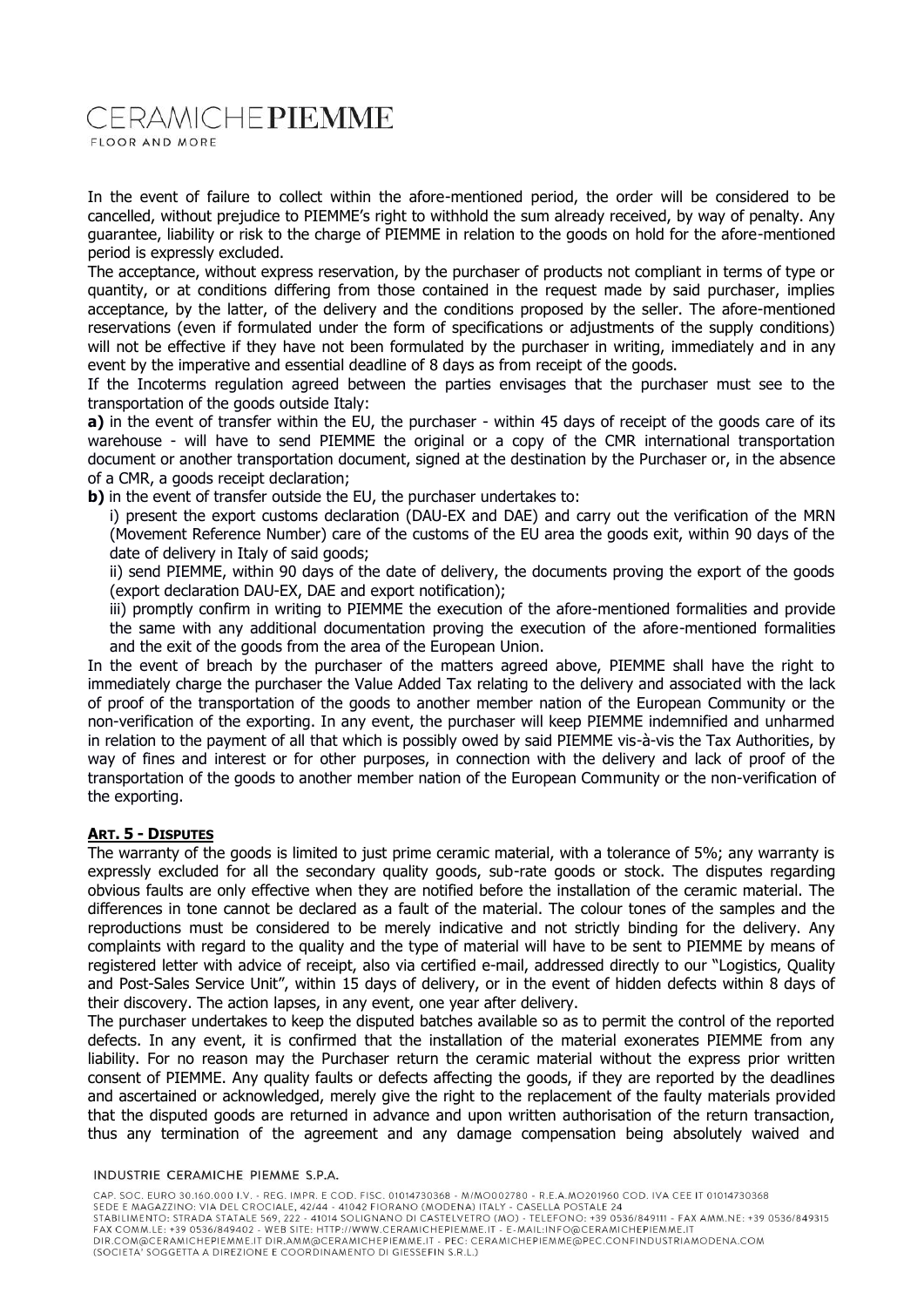# **CERAMICHEPIEMME**

FLOOR AND MORE

excluded. PIEMME does not undertake any liability with regard to the suitability of the material for the use which the purchaser intends to assign it to, and thus not even in the hypothesis that PIEMME provides suggestions or indications regarding the installation and use of the same.

If the claim is unfounded, the purchaser will be obliged to compensate PIEMME for all the costs the same has incurred for the checking and handling of the claim (travel costs, appraisals, etc.); the purchaser will have the same obligation if the claim is only partially founded, to an extent of no more than 30% (thirty percent) with respect to the disputes originally brought.

### **ART. 6 - PRICES**

The prices indicated in the PIEMME price lists must be understood to be Ex Works (of the seller) net of VAT and discounts. These prices do not include, amongst other aspects, the shipping, transportation, possible insurance costs, nor any additional charges (taxes, levies, etc.). The price of the goods will be that envisaged on the price list in force as and when, at the time of the order confirmation or, if the goods are not included on the price list, it will be that indicated in the order. Also after the order confirmation and up until the moment of delivery of the goods, it will be the faculty of PIEMME to arrange price changes due to increases in the costs of raw materials, labour, fuel and other production costs. In this event, the purchaser may withdraw from the order by means of written communication, to be sent via registered mail with advice of receipt, also via certified e-mail, within 30 days of the receipt of the communication of PIEMME containing specifications on the extent of the increase.

### **ART. 7 - PAYMENT**

The payment will have to be made, unless agreed otherwise in writing, care of the headquarters of the seller or care of the bank indicated by said seller. Any payments made to agents, representatives or sales staff of the seller, if authorised in writing by PIEMME, will release the purchaser only at the time of effective receipt of said sums by PIEMME.

Any delay or irregularity in the payment gives the seller the right to suspend the deliveries or terminate the agreements outstanding, even if not relating to the payments in question, as well as the right to compensation of any damages. The seller in any event has the right - as from the expiry of the payment, without the need for placement in default - to the default interest to the extent of the rate envisaged by Italian Legislative Decree No. 231/2002 and the full reimbursement of the legal and assistance costs, both in and out-of-court. In no event may the purchaser delay or suspend the payments, irrespective of any claim and/or complaint made. In case of delay in payment, total or partial of an invoice, PIEMME will have the right to suspend further deliveries, even if related to other contracts, and to subordinate further shipments and / or supplies to the immediate and full payment of all the ordered material, or the issuing of suitable guarantees. No claim or dispute inherent to the quality of the goods, to faults or defects, or to any other aspect of the agreement, will be effective and may be taken into consideration, and thus no action can be initiated until after the full payment of the price (solve et repete clause)

#### **ART. 8 - RETENTION OF TITLE**

The sale of the goods is made with the retention of title clause; therefore, in the event that the payment, due to contractual agreements, must be made, in full or in part after the delivery, the goods delivered remain the property of PIEMME until full payment of the price.

#### **ART. 9 CAUSES OF FORCE MAJEURE AND EXCESSIVE ONEROUSNESS**

PIEMME may suspend the execution of the agreement, or withdraw, if the fulfilment is objectively impossible or excessively onerous, due to force majeure (unforeseeable) events (including but not limited to strikes, accidents, explosions, outbreak of wars, natural events, etc...), delay in or impossibility of procuring the raw materials, breakdown and/or similar causes.

#### INDUSTRIE CERAMICHE PIEMME S.P.A.

CAP. SOC. EURO 30.160.000 I.V. - REG. IMPR. E COD. FISC. 01014730368 - M/MO002780 - R.E.A.MO201960 COD. IVA CEE IT 01014730368 CAP. SOC. EURO 30.160.000 I.V. - REG. IMPRI. E COD. FISC. 01014730368 - M/MO002/80 - R.E.A.MOSZONE 20.<br>STEDE E MAGAZZINO: VIA DEL CROCIALE, 42/44 - 41042 FIORANO (MODENA) ITALY - CASELLA MOSZONE 24<br>STABILIMENTO: STRADA STA (SOCIETA' SOGGETTA A DIREZIONE E COORDINAMENTO DI GIESSEFIN S.R.L.)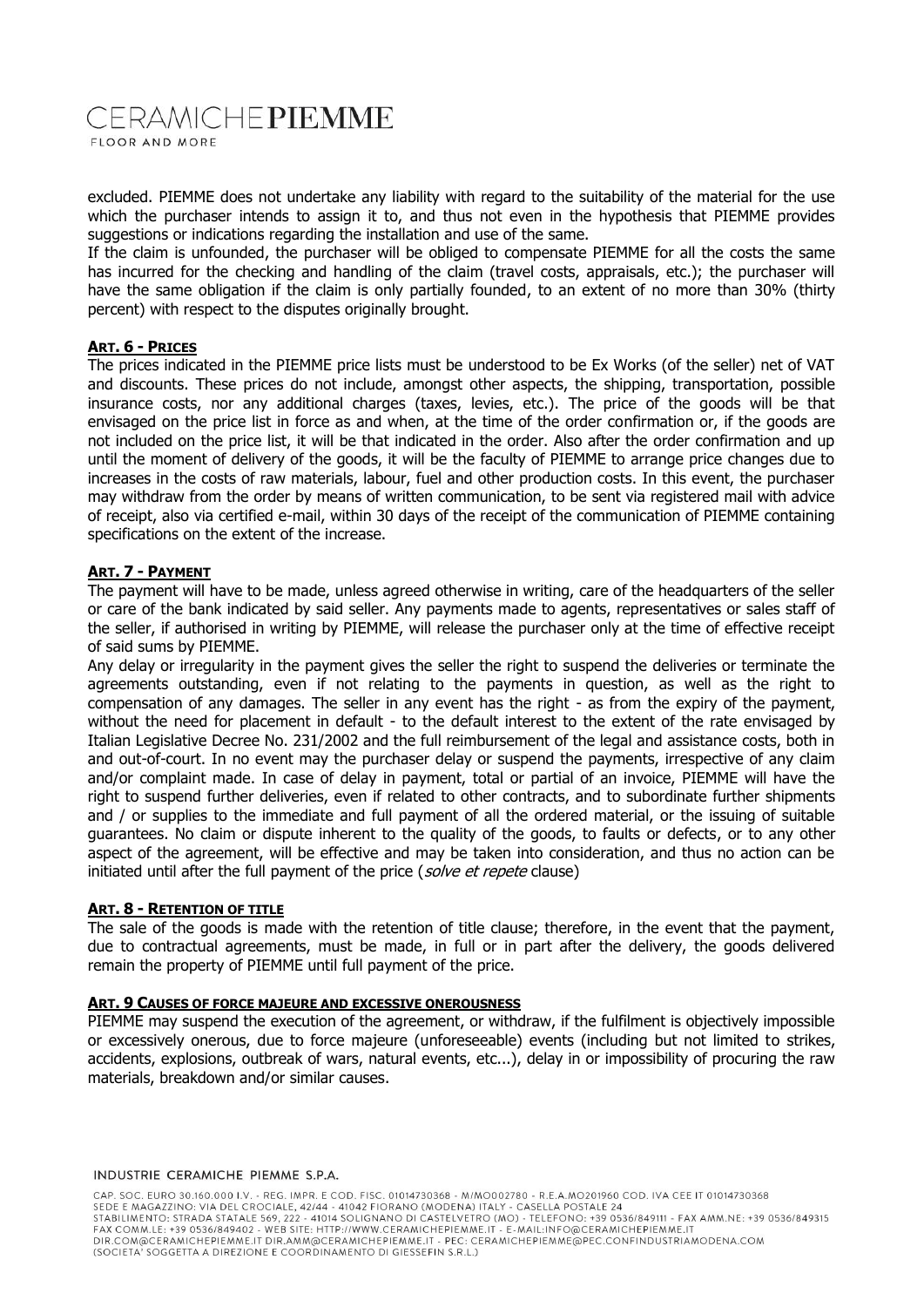# CERAMICHEPIEMME

FLOOR AND MORE

#### **ART. 10 - TRANSFER OF THE AGREEMENT**

The purchaser cannot transfer the agreement, even in individual mandatory dealings deriving from the same, without the written acceptance of PIEMME; even in this event, the purchaser however remains jointly and severally responsible with the assignee for the obligations transferred.

### **ART. 11 - INTERPRETATION, AMENDMENTS, INVALID CLAUSES**

With regard to the interpretation of these general terms and conditions, only the Italian version of the same is valid.

Any enclosures or recitals are understood to be an integral part of the agreements to which they refer. Any reference to price lists, general terms and conditions or other material of PIEMME is understood to refer to the documents in force at the time of said reference, unless specified otherwise; the corresponding versions previously in force between the parties must be understood to be cancelled.

The declarations made or the conduct adopted by the parties during the negotiations or during the execution of the agreement may contribute towards the interpretation of the sole agreement to which they refer and within the limits that they do not contrast with these general terms and conditions or with the written agreements reached by the parties at the time of finalisation of the agreement in question.

Without prejudice to the matters envisaged above under Article 2), any amendment or addition made by the parties to the agreements to which these general terms and conditions apply will have to be made in writing, under penalty of nullity. The departure from one or more provisions of these general terms and conditions must not be interpreted extensively or by analogy and does not imply the desire to cease to apply the general terms and conditions in their entirety.

Any changes to the contractual conditions agreed between the parties do not represent novation of the agreement, unless express will to the contrary is disclosed, made in writing.

In the event of invalid or ineffective contractual provisions, the agreement in its entirety must be supplemented so as to achieve, in compliance with the law, the essential purpose pursued by the agreement containing the clauses in question.

#### **ART. 12 - JURISDICTION.**

This agreement is disciplined by Italian law, including trial related. With regard to any dispute relating or in any event associated with the agreements to which these general terms and conditions apply, jurisdiction is assigned exclusively to the Italian courts and the court of the seller is exclusively responsible, with the exclusion of any other court and/or jurisdiction.

#### **ART. 13 - INDUSTRIAL PROPERTY AND SELECTIVE DISTRIBUTION - LIMITS TO RESALE**

The entering into of these general terms and conditions does not grant, in any way, the purchaser the right to use the PIEMME trademarks and/or other distinguishing signs of the same in any way; their possible use will have to be authorised in advance by PIEMME and expressly disciplined by means of separate deed.

The supplies of the goods received from PIEMME and from its authorised selected sales outlets are intended for installation care of the end user, and another form of resale to additional sales intermediaries other than the end users is not permitted, unless authorised in advance in writing by PIEMME. The resale of the goods in violation of this restriction must therefore be considered not to be permitted and on the same footing as the unlawful use of the industrial and intellectual property rights of PIEMME, with the right of the same PIEMME to request attachment care of the same holder. It is understood that PIEMME reserves itself the right to takes steps before the courts vis-à-vis whomever is involved in unauthorised resales.

#### **ART. 14 – SUMMARY NOTICE**

Pursuant to article 13 of Regulation 2016/679/EU, we wish to inform you that your data are entered in both electronic and paper databases and are processed by authorized persons, solely for administrative and accountancy purposes. The data may be communicated to third parties to give rise to relations under way or to fulfil legal obligations, but will not be disseminated. You are also informed that you are entitled, at any

#### INDUSTRIE CERAMICHE PIEMME S.P.A.

CAP. SOC. EURO 30.160.000 I.V. - REG. IMPR. E COD. FISC. 01014730368 - M/MO002780 - R.E.A.MO201960 COD. IVA CEE IT 01014730368 CAP. SOC. EURO 30.160.000 I.V. - REG. IMPR. E COD. FISC. 01014730368 - M/MO002780 - R.E.A.MO201960 COD. IVA CEE IT 01014730368<br>SEDE E MAGAZZINO: VIA DEL CROCIALE, 42/44 - 41042 FIORANO (MODENA) ITALY - CASELLA POSTALE 24<br>S (SOCIETA' SOGGETTA A DIREZIONE E COORDINAMENTO DI GIESSEFIN S.R.L.)